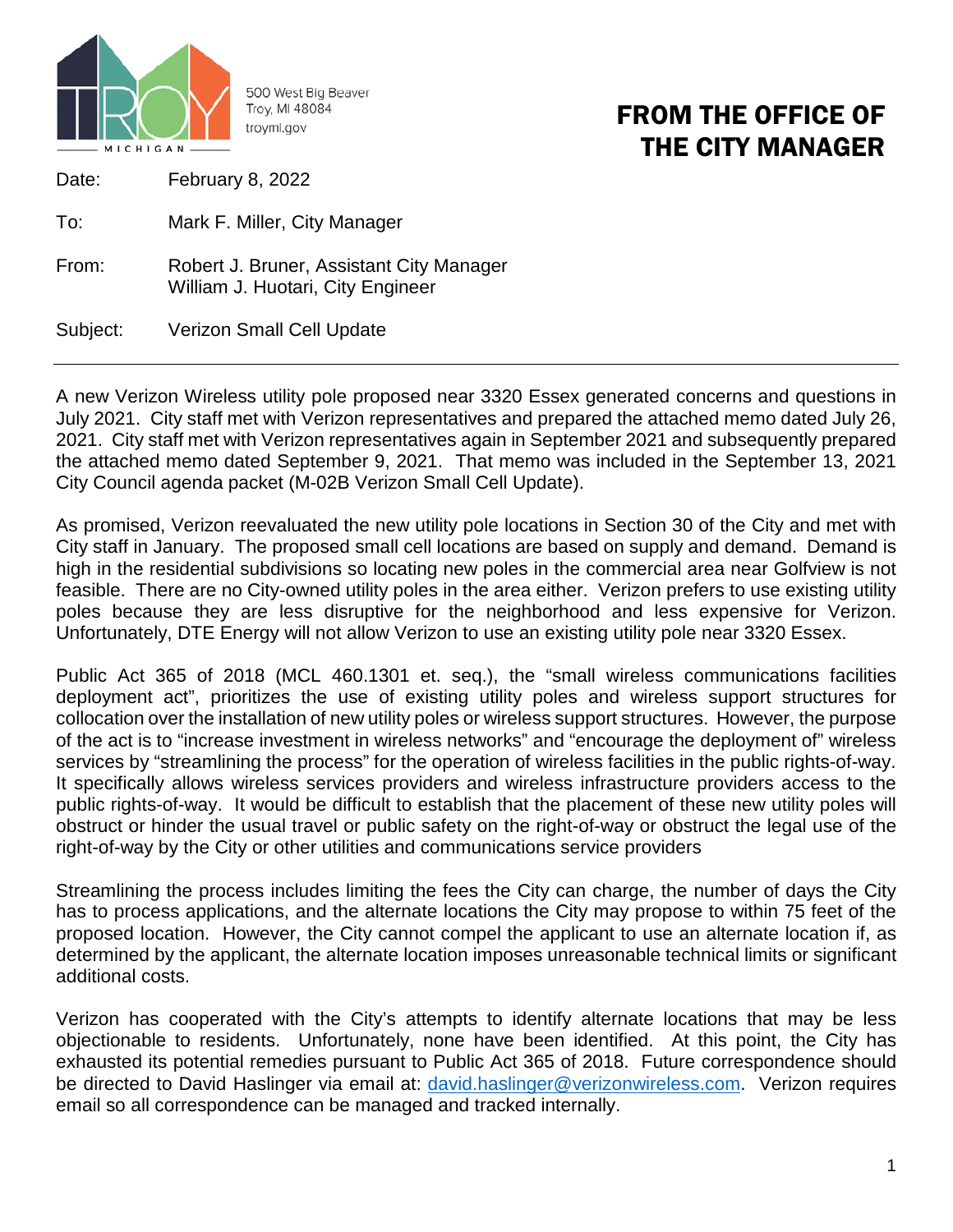

500 West Big Beaver Troy, MI 48084 troymi.gov

## FROM THE OFFICE OF THE CITY MANAGER

Date: September 9, 2021

To: Mark F. Miller, City Manager

From: Robert J. Bruner, Assistant City Manager William J. Huotari, City Engineer

Subject: Verizon Small Cell Update

A new Verizon Wireless utility pole to be located near 3320 Essex Drive generated many questions in July (see attached). City staff met with Verizon representatives on September 8 to discuss small cell facilities proposed in the Buckingham Woods subdivision in Section 30 of the City.

The Verizon representatives explained that the proposed small cell locations are based on supply and demand. Mobile networks consist of a mix of macrocell sites to provide wide area coverage and small cells to improve localized coverage and increase capacity. Verizon has good macrocell coverage in much of Troy and is installing small cells to improve localized coverage and increase capacity in areas where macrocell coverage is weaker and mobile data demand is highest.

The Verizon representatives also explained that existing utility poles are preferred because they are less disruptive for the neighborhood and less expensive for Verizon. However, the owners of existing utility poles, primarily DTE Energy, may not allow small cell equipment on all existing utility poles. In addition, small cells must also be located within proximity to Verizon's underground fiber network and underground power.

The Verizon representatives reiterated that no new utility poles will be installed in 2021. In the meantime, Verizon will reevaluate the proposed new utility pole locations to determine if alternate locations are available. This review will take several months so City staff plans to meet with Verizon again in late 2021 or early 2022.

In the meantime, specific questions may be directed to David Haslinger via email at: [david.haslinger@verizonwireless.com.](mailto:david.haslinger@verizonwireless.com) Verizon requires email so all correspondence can be managed and tracked internally. City staff will continue to monitor the situation and provide updates as necessary.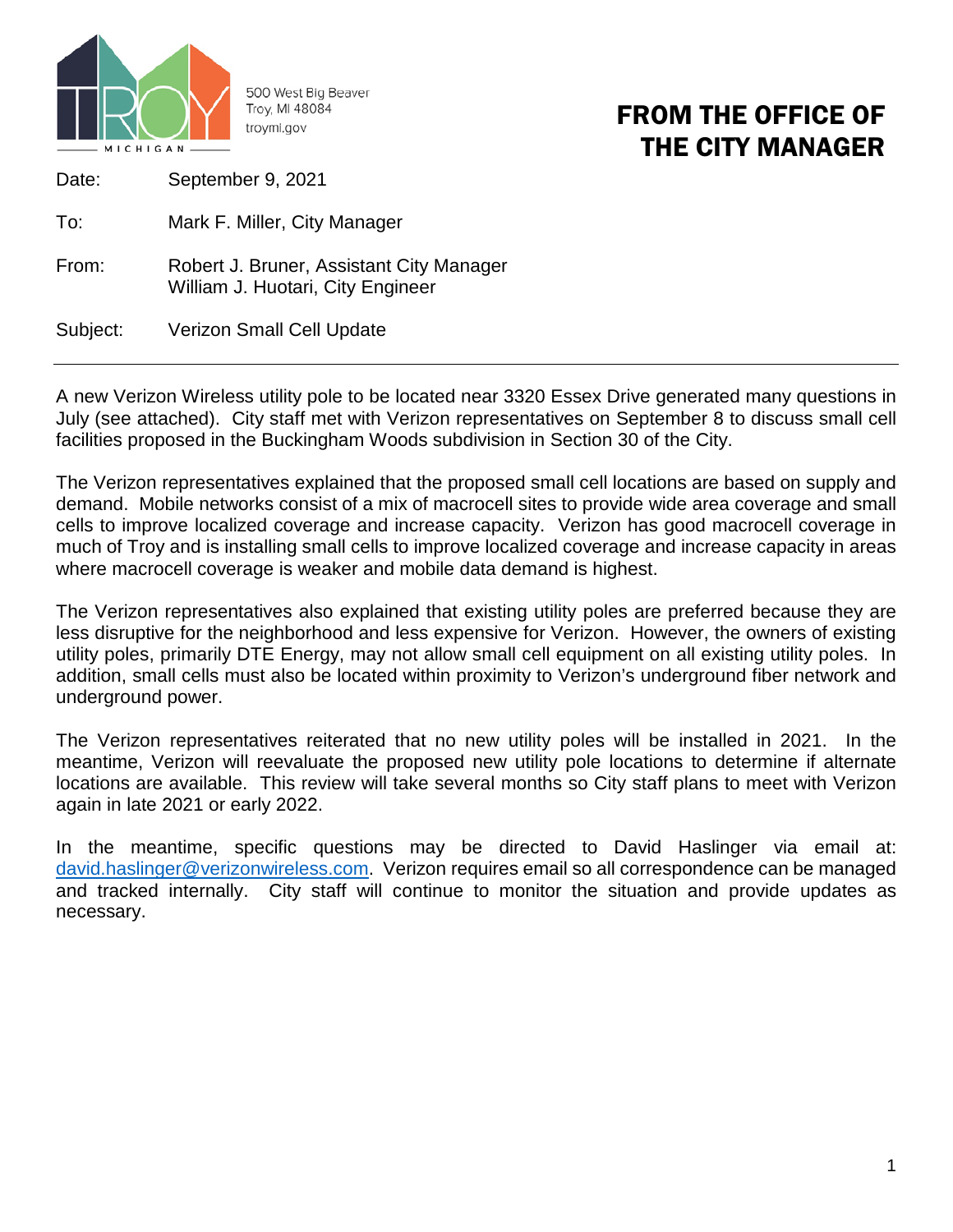

500 West Big Beaver Troy, MI 48084 troymi.gov

## FROM THE OFFICE OF THE CITY MANAGER

Date: July 26, 2021

To: Mark F. Miller, City Manager

From: Robert J. Bruner, Assistant City Manager William J. Huotari, City Engineer

Subject: Small Wireless Communications Facilities

A new Verizon Wireless utility pole to be located near 3320 Essex Drive has generated many questions and suggestions regarding this and other new utility poles. City staff cannot answer or address them all before tonight's City Council meeting. Instead, this report is intended to provide a brief update before the meeting. Additional information will follow.

First, an update about the new utility pole to be located near 3320 Essex Drive specifically. City staff met with Verizon Wireless this morning and Verizon agreed to reevaluate its locations. Verizon Wireless has permits to install small cell equipment on six existing utility poles and eight new utility poles. Network operators generally prefer existing utility poles because they are less expensive. However, that is not always feasible and the City cannot compel them to do so. Four of the new utility poles are located in Section 30 of the City east of Adams Road, south of Big Beaver Road, west of Coolidge Highway, and north of Maple Road. This afternoon Verizon Wireless told City staff it has no plans to build the four new utility poles located in Section 30 in 2021. City staff will work with Verizon Wireless to explore alternatives.

In the meantime, City staff believes residents will attend tonight's City Council meeting to speak about this issue. One may ask the City Council to "rescind the permit" and take other specific action. That is a bad idea for two reasons. First, permitting is an administrative function and the City Manager is responsible for all administrative departments (except the City Attorney). The City Charter prohibits the Council or any of its members from giving orders to any of the subordinates of the City Manager. Second, the small wireless communications facilities deployment act, Public Act 365 of 2018, significantly restricts municipal regulation of these facilities. City Council action without further input from City staff may inadvertently violate the limitations of Public Act 365. City Attorney Bluhm can address the City's legal obligations and options.

Second, an update regarding small wireless communications facilities (small cells) generally. The City Council held a special meeting on March 4, 2019 to learn about and discuss communications facilities before Public Act 365 took effect on March 12, 2019. A copy of the presentation is attached. The meeting video is available online at [https://youtu.be/vtc2f1k1VIQ.](https://youtu.be/vtc2f1k1VIQ)

Since then, the City has approved right-of-way permits for twelve (12) small wireless communications facilities on existing utility poles and twelve (12) new utility poles.